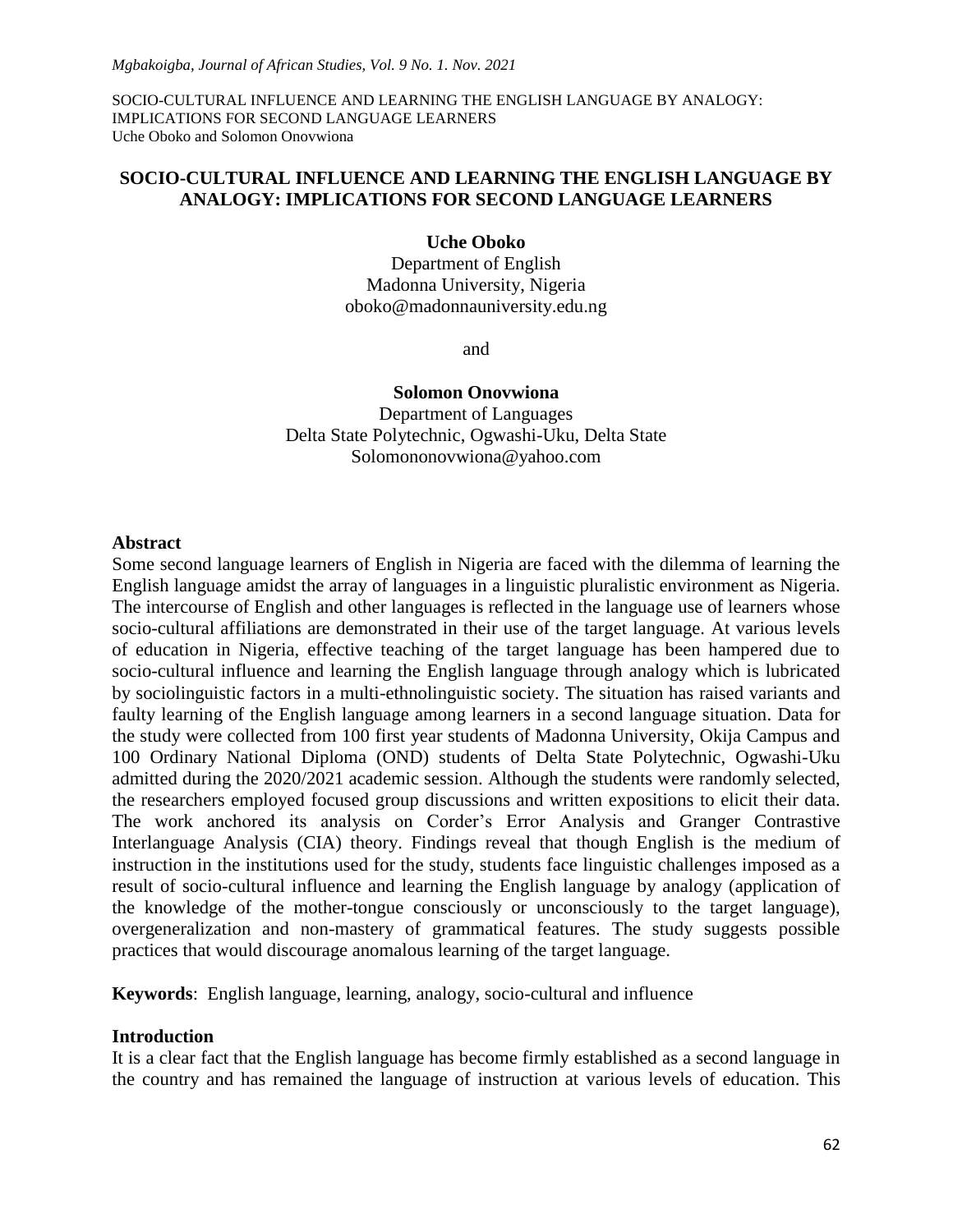#### *Mgbakoigba, Journal of African Studies, Vol. 9 No. 1. Nov. 2021*

SOCIO-CULTURAL INFLUENCE AND LEARNING THE ENGLISH LANGUAGE BY ANALOGY:

IMPLICATIONS FOR SECOND LANGUAGE LEARNERS

Uche Oboko and Solomon Onovwiona

presupposes that an average Nigerian student should have a firm grasp of the language. However, the case has been on the contrary. Proficiency in the use of English is gradually

waning by the day. Bemoaning the situation, Oluikpe (1993, p. 2) laments, "It will be recalled that the proficiency level of English at all levels of our education system has become a matter of great concern to the educationists and education planners in Nigeria." By implication, an average Nigerian student still finds it extremely difficult learning English as it were. This challenge among other factors is unequivocally traced to human and material resources. Akujobi and Chukwu (2012, p.57) observe that without adequate "provision of human and material resources, the learner cannot learn effectively in a second language situation."

In addition, **s**econd language learners often face the difficulty of trying to reflect the culture and language in which they have already attained a reasonable level of communicative competence in the target language. The situation, most times, leads to faulty expressions, distorted meanings and unintelligible expressions. The reason stems from the particularity and distinctiveness of languages. No matter the similarities, no two languages are absolutely the same and infusing the structure of one into another will lead to linguistic dilemma. The position is put succinctly by (Lado,1957, as cited in Amara, 2019, p.71) that a student who comes in contact with a foreign language will find some features that are similar to his native language quite easy and others that are different extremely difficult. By implication, part of the problems encountered by second language learners are basically due to the differences in structure, form and meanings attached to English words which are different from the indigenous languages the learners are familiar with. However, in a bid to find an alternative means of learning the target language, such learners resort to learning the English language by analogy. By implication, the learners apply the knowledge of the mother-tongue consciously or unconsciously to the target language. The resultant effect of the above situation is the erroneous use of the target language. This has been a serious cause of concern to researchers in the field of language. This paper, therefore, shall in different dimensions highlight these areas logically with a view of correcting the anomalous learning of English among its users.

As earlier observed, socio-cultural influence, structural differences, learning difficulty, the inconsistent nature of the target language, teachers' incompetence in the subject and other factors have made learners resort to learning the language by analogy. Such a situation has adversely affected the pace at which the English language is learnt in various institutions of learning. Following from the above, the current paper seeks to find answers to the following questions:

- 1. How has learning the English language through analogy been reflected in students" use of the target language?
- 2. What are the implications of learning the English language through analogy among learners of English as a second language?

# **The English Language in Nigeria: Its Initiation, Retention and Challenge**

The densely pluralistic linguistic nature of Nigeria accounts for the role and ascendancy of English in Nigeria. Although the precise date of its incursion into Nigeria is difficult to ascertain, Okoh (2006, p. 20) reports that the first appearance of English was the Portuguese-based Pidgin which was introduced in the  $15<sup>th</sup>$  Century by the Portuguese traders. According to him, the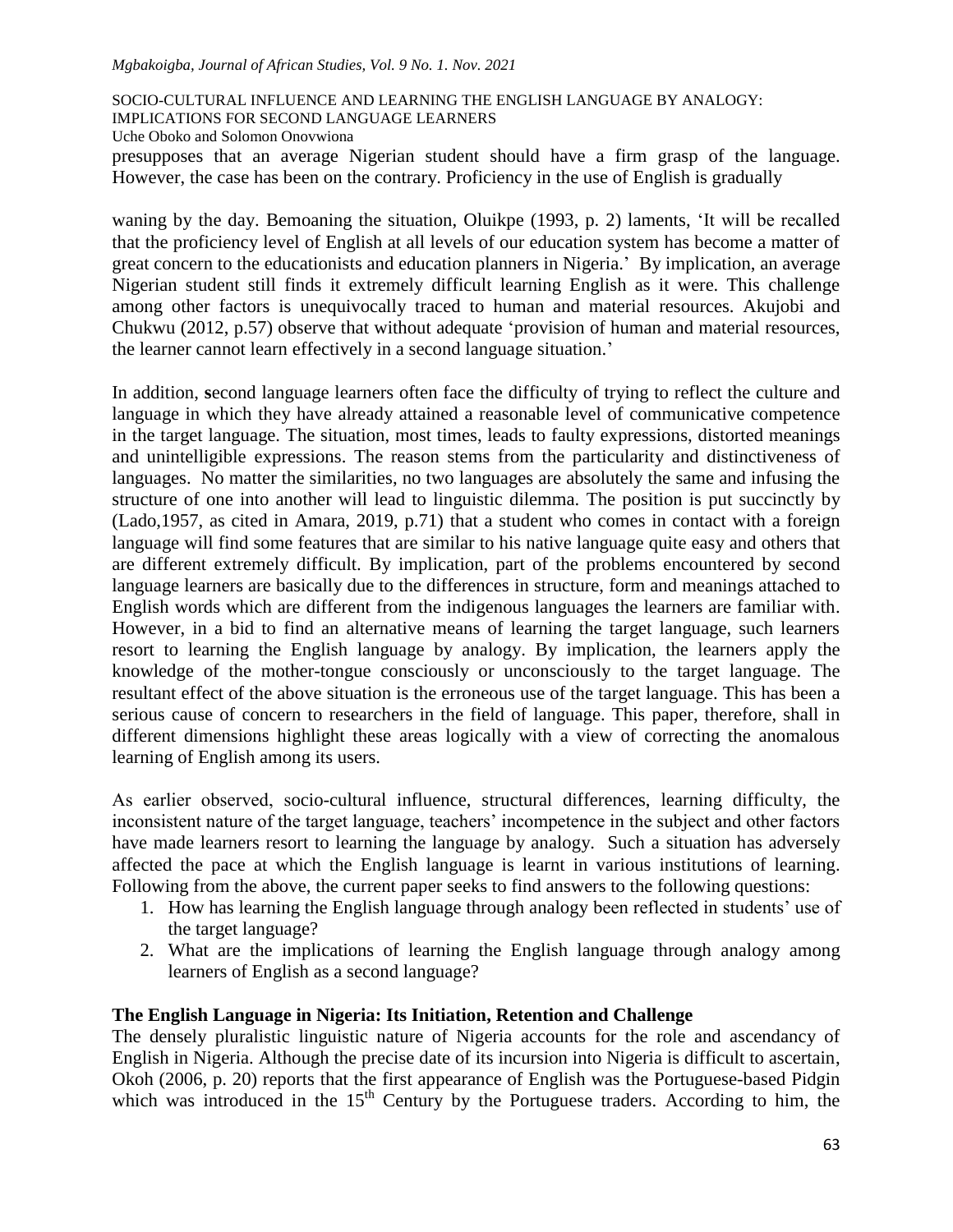#### *Mgbakoigba, Journal of African Studies, Vol. 9 No. 1. Nov. 2021*

SOCIO-CULTURAL INFLUENCE AND LEARNING THE ENGLISH LANGUAGE BY ANALOGY:

IMPLICATIONS FOR SECOND LANGUAGE LEARNERS

Uche Oboko and Solomon Onovwiona

language was later replaced by the English-based form in the early  $16<sup>th</sup>$  Century through the activities of the British missionaries, administrators and educationists. Then, with the

colonization of Nigeria, English further became prominent and dominant as the language of administration, education, mass media, politics, science and technology among others. The elevated status of English as an elitist symbol heightened the interest and enthusiasm of some Nigerians to seek after the language through "formal education". (Akindele and Adegbite, 2005, p. 57). This situation made it that English has to co-exist with more than 500 indigenous languages that serve as the mother-tongue of Nigerian speakers alongside Pidgin as well as French and German which are taught in schools.

The contact between English and indigenous languages, to an extent, has created the problem of form which has given rise to different colourations and proliferation of English and as well as the situation where the English language is learnt through analogy. The condition is made emphatic by Okoh (2005, p. 12) who argues that "there is today, a proliferation of Englishes world-wide." Adducing reasons for the proliferation and emergence of different varieties of English, Umera-Okeke and Ahaotu (2018, p.78) posit that "the importance placed on the English language has given birth to a lot of varieties which has abused the Standard English."

Despite the fact that the English language has maintained an enviable position in Nigeria, Nigerians still encounter difficult in using the language effectively. In fact, the development and use of English in English has been "fraught with many linguistic problems resulting from the structural differences between the native languages and the English language" (Onuigbo & Eyisi, 2009, p. 87). By implication, learning the English language as a second language has remained a difficult experience for Nigerians given the peculiar structural characteristics of the languages. These obvious marked structural differences are reflected in various errors which learners of English as a second language commit. These errors range from phonetic, phonological, morphological, syntactic to semantic. In addition, to the aforementioned errors, other linguistic challenges such as mother tongue interference, faulty application of rules (intralingual), learning by analogy, direct translation from mother tongue thought processes to English, spelling difficulty among others affect the effective learning and use of the English language among second language learners.

# **Empirical Studies on Effect of Language Contact and the Challenge of Learning English as a Second Language in Nigeria**

Over the years, the challenges that second language learners encounter have generated a lot of scholarly interest. Hence different studies have been carried out on the dilemma of the English language learners in Nigeria. These studies include Akere (1981) whose study on the sociolinguistic consequences of language contact, juxtaposes English and Nigeria languages. The study identifies the phenomenon of code-switching between Nigerian languages and English within the sociolinguistic concept of code-usage and socio-cultural meaning. It further presents that the constant switching from the indigenous language to English reveals some communicative strategies which some bilingual speakers use to effect differing shades of meaning in their utterances and which also affects the language use. Similarly, Fatiloro (2015) tackles the challenges of teaching English language as a second language in Nigeria. The study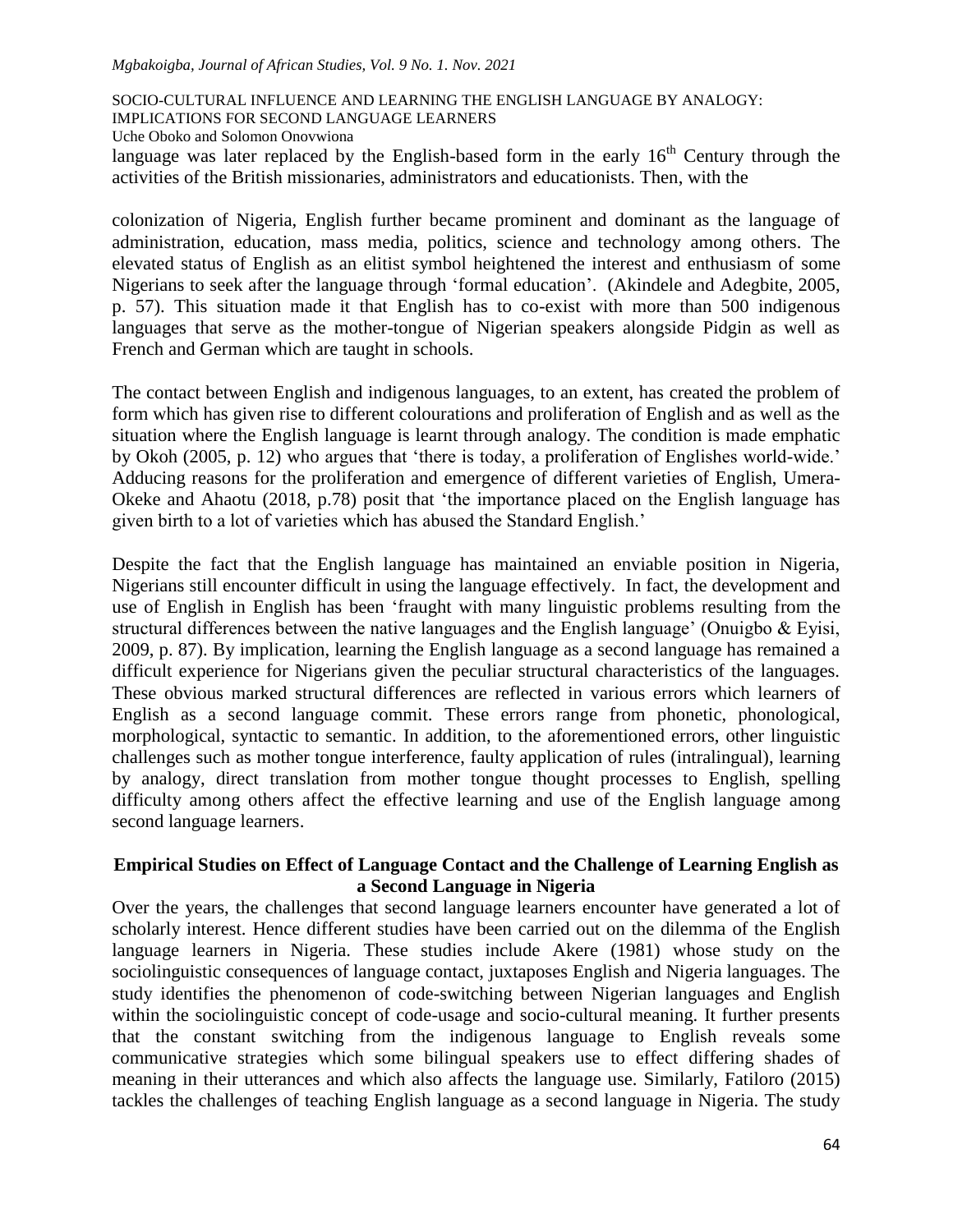#### *Mgbakoigba, Journal of African Studies, Vol. 9 No. 1. Nov. 2021*

#### SOCIO-CULTURAL INFLUENCE AND LEARNING THE ENGLISH LANGUAGE BY ANALOGY:

IMPLICATIONS FOR SECOND LANGUAGE LEARNERS

Uche Oboko and Solomon Onovwiona

holds that the English language teaching and learning in Nigeria is faced with myriads of challenges which range from students" laissez -faire attitude, lack of essential teaching material

to government inconsistent policies among other reasons. In addition to other reasons, the paper suggests that English learners must be extensive readers. Furthermore, Umera-Okeke (2019) in her study of the sociolinguistic dilemma of the English language users in a multilingual Nigeria discovers that the Nigerian users of English have the uncertainty of choice of code and variety, issues of language attitude, challenges with code mixing/code switching and concern over interference. The work holds that the aforementioned factors affect the English language usage in Nigeria. Finally, in considering further the challenges of learning the English language as a second language in the midst of other indigenous languages, Nnyigide and Anyaegbu (2020) who draw their data from 50 Year 1 sandwich students of Department of English and Literature, Nnamdi Azikiwe University, Awka, investigate how the teaching and learning of English in a second language situation affects Igbo teachers and students. Findings from their study show that the students have mainly interference problem among other problems associated with learning the English language in a second language situation.

Although these studies provide insights into the present study, it is evident that none of the studies investigates how socio-cultural influence and learning the English language by analogy affect the second language learners. The present paper is poised to address this identified gap in knowledge.

### **Theoretical Framework Underpinnings**

The study is anchored on Corder"s *Error Analysis* and Granger Contrastive Interlanguage Analysis (CIA) theory (1996). The term error refers to a systematic deviation from a selected norm or set of norms (Dulay et al., 1982 as cited by Akbar, 2012, p.1029). The study of errors is part of the investigation of the process of language learning. In this respect, it resembles methodologically the study of the acquisition of the mother tongue. It provides the teacher with a picture of the linguistic development of a learner and may give teachers indications as to the learning process. Akbar (2012) further quotes Sharma (1980) who advances that error analysis provides a strong support to remedial teaching. He further adds that during the teaching program, it can reveal both the successes and the failures of the program. Error analysis is useful in second language learning because it reveals to teachers, syllabus designers and textbook writers the problem areas. It can be used to design remedial exercises and focus more attention on the trouble spots. Similar to error analysis, Granger"s Contrastive Interlanguage Analysis (CIA) theory (1996) x-rays the possibility of what learners do consciously and often unconsciously in an attempt to control their learning. The theory is considered apt for the study because it is a popular method in Learner Corpus Research. Its comparative design has made it possible to uncover a wide range of features distinctive of learner language and assess their degree of generalizations across learners" populations. Granger (1996, p. 7) holds that the theory makes the central role played by variation in interlanguage studies more explicit and is generally more in line with the current state of foreign language theory and practice.

# **Methodology**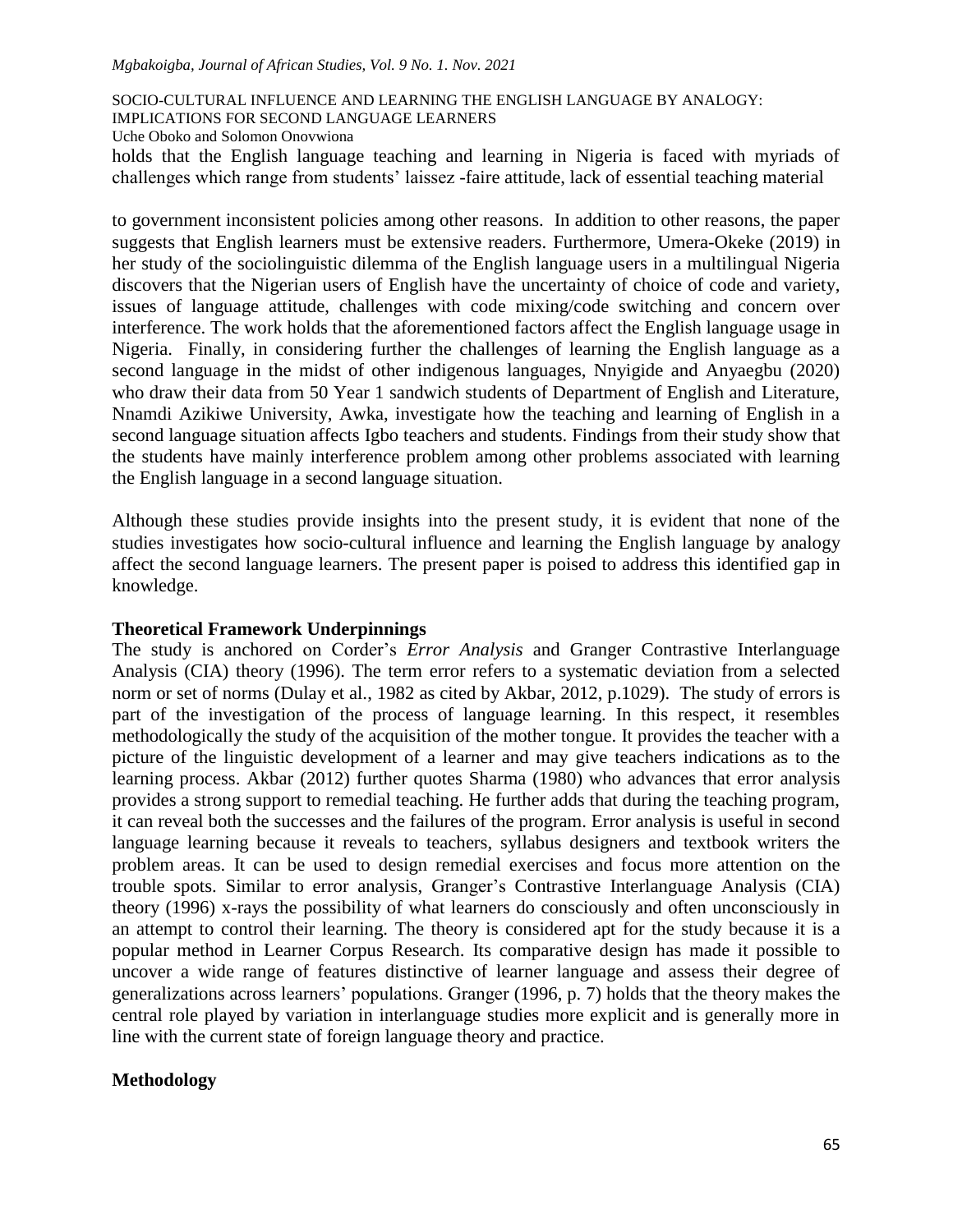IMPLICATIONS FOR SECOND LANGUAGE LEARNERS

Uche Oboko and Solomon Onovwiona

As stated above, the data for the study were collected from100 undergraduate students of Madonna University, Okija Campus and 100 Ordinary National Diploma (ND I) students of Delta State Polytechnic, Ogwashi-Uku who were admitted during the 2020/2021 academic

session and who offer Use of English in both institutions. The students who speak the same mother tongue (Igbo) were randomly selected from different departments for objectivism. The justification for the selection is that the students in the two institutions are students in their first year of studies and who have credit passes in English before being admitted to the institutions. It is expected that the students should have attained some level of competence in the mastery of the English language. The two researchers who are lecturers in the two institutions conducted the research jointly in each of the institutions. The students were engaged in a focused group discussion on: "*The Traditional Marriage Rites in my Village*" in order to ascertain if their use of the English language show learning through Analogy. Thereafter, the students were asked to write an expository essay on the same topic. The topic was purposively chosen in order to ascertain the extent to which cultural factors influence the learning of the target language by analogy. For objectivism, the same topic was discussed and written in the two institutions selected for the study.

From the essays, about 300 sentences that show use of English through analogy were observed. However, after a careful scrutiny of the sentences, only 70 sentences considered to be representative of the features observed across the 300 sentences were randomly selected for analysis. The paper adopted error analysis and Granger Contrastive Interlanguage methods in its analysis.

# **Data Presentation and Analysis**

Research Question 1: How has learning the English language through analogy been reflected in students' use of the target language?

Based on the data collected from the students, the researchers were able to identify a number of language use which reflects the learning of the target language through analogy. Incidentally, the learning of English through analogy was responsible for the deviant forms observed in the students' language use. The errors were mostly observed in these forms:

- i. Language transfer (interlingual);
- ii. Faulty application of rules (intralingual);
- iii. Direct translation from mother tongue thought process to English;
- iv. Wrong use of prepositions and
- v. Learners" spelling difficulties of English.

However, the sentences from the respondents' essays were analysed to show instances of learning the English language through analogy and which is the cause of the errors in the target language. The deviant forms were juxtaposed with the corresponding correct English constructions.

# **1. Language Transfer**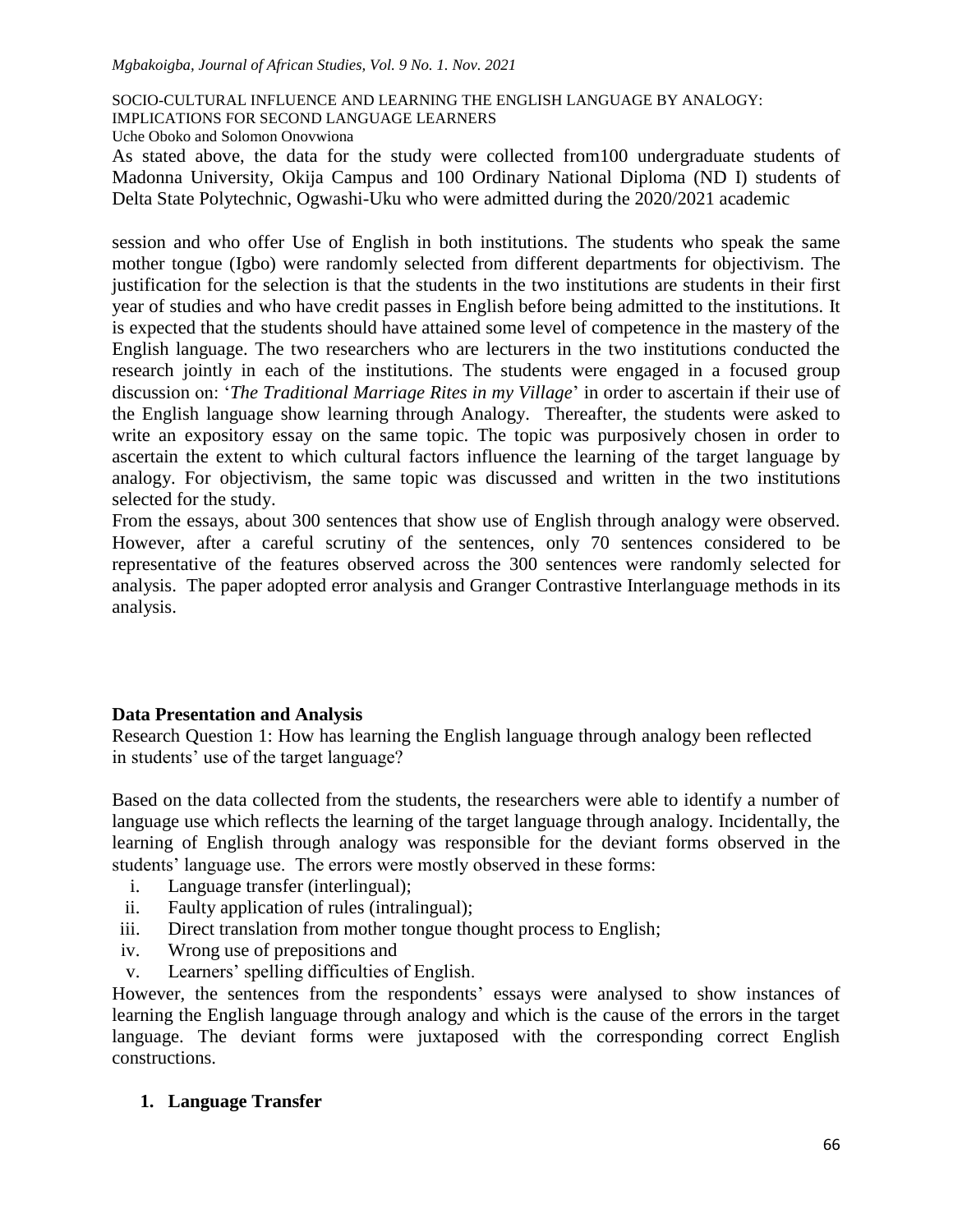SOCIO-CULTURAL INFLUENCE AND LEARNING THE ENGLISH LANGUAGE BY ANALOGY: IMPLICATIONS FOR SECOND LANGUAGE LEARNERS

Uche Oboko and Solomon Onovwiona

This gives rise to interlingual errors which are anchored on the interference theory. The constituent transfer of learner"s first language patterns into those of the second language constitutes one of the bases for interlingual interference. Rivers (1988, p. 20) is of the opinion

that the first language phenomenon is one of the major sources of learning difficulty to a second language learner. He further asserts that the major difficulties for the second language learners are mostly noticed at those points where the foreign language differs most radically from the native language (Rivers 1988, p.5). Language interference is manifested at the levels of phonology, syntax and semantics. The table below shows ample illustrations of both the syntactic and semantic interference discovered in the students' essays.

# **Table 1: Showing Language Transfer from First Language (L1) to Second Language (L2) through Analogy at the Syntactic and Semantic Levels**

| S/N              | <b>Interference Type</b> | <b>First Language (L1)</b>                                                                          | <b>Second Language (L2)</b>                                                                              |  |  |
|------------------|--------------------------|-----------------------------------------------------------------------------------------------------|----------------------------------------------------------------------------------------------------------|--|--|
| 1.               | Syntactic Interference   | My friend's family killed four<br>goat for the traditional wedding.                                 | My friend's family killed<br>four<br>for<br>goats<br>the<br>traditional wedding.                         |  |  |
| 2.               | Syntactic Interference   | for<br>the<br>Every<br>one<br>come<br>marriage ceremony.                                            | Everyone came for the<br>marriage ceremony.                                                              |  |  |
| 3.               | Syntactic Interference   | From the way they are dancing,<br>the bridegroom love the bride<br>well well.                       | From the way they are<br>dancing, the bridegroom<br>loves the bride very well.                           |  |  |
| $\overline{4}$ . | Syntactic Interference   | The gossiper, Mrs Abeke was at<br>the ceremony.                                                     | The gossip, Mrs Abeke<br>was at the ceremony.                                                            |  |  |
| 5.               | Syntactic Interference   | Before my brother get married,<br>he was a flirter and cheater.                                     | Before my brother got<br>married, he was a flirt and<br>a cheat.                                         |  |  |
| 6.               | Syntactic Interference   | We heard that the equipments,<br>stationeries<br>and<br>luggages<br>brought to the venue were fake. | We<br>heard<br>that<br>the<br>equipment, luggage<br>and<br>stationery brought to the<br>venue were fake. |  |  |
| $\overline{7}$   | Syntactic Interference   | As you get married, God will<br>grant you marital upliftment.                                       | As you get married, God<br>will grant<br>you<br>marital<br>uplift.                                       |  |  |
| 8                | Syntactic Interference   | What the caterer did on that day<br>is still paining me                                             | What the caterer did on<br>that day still pains me                                                       |  |  |
| 9                | Semantic Interference    | The father of the bride is a big<br>man.                                                            | The father of the bride is a<br>rich/wealthy man.                                                        |  |  |
| 10               | Semantic Interference    | When the rain started falling,<br>we pick race.                                                     | When it started raining, we<br>ran.                                                                      |  |  |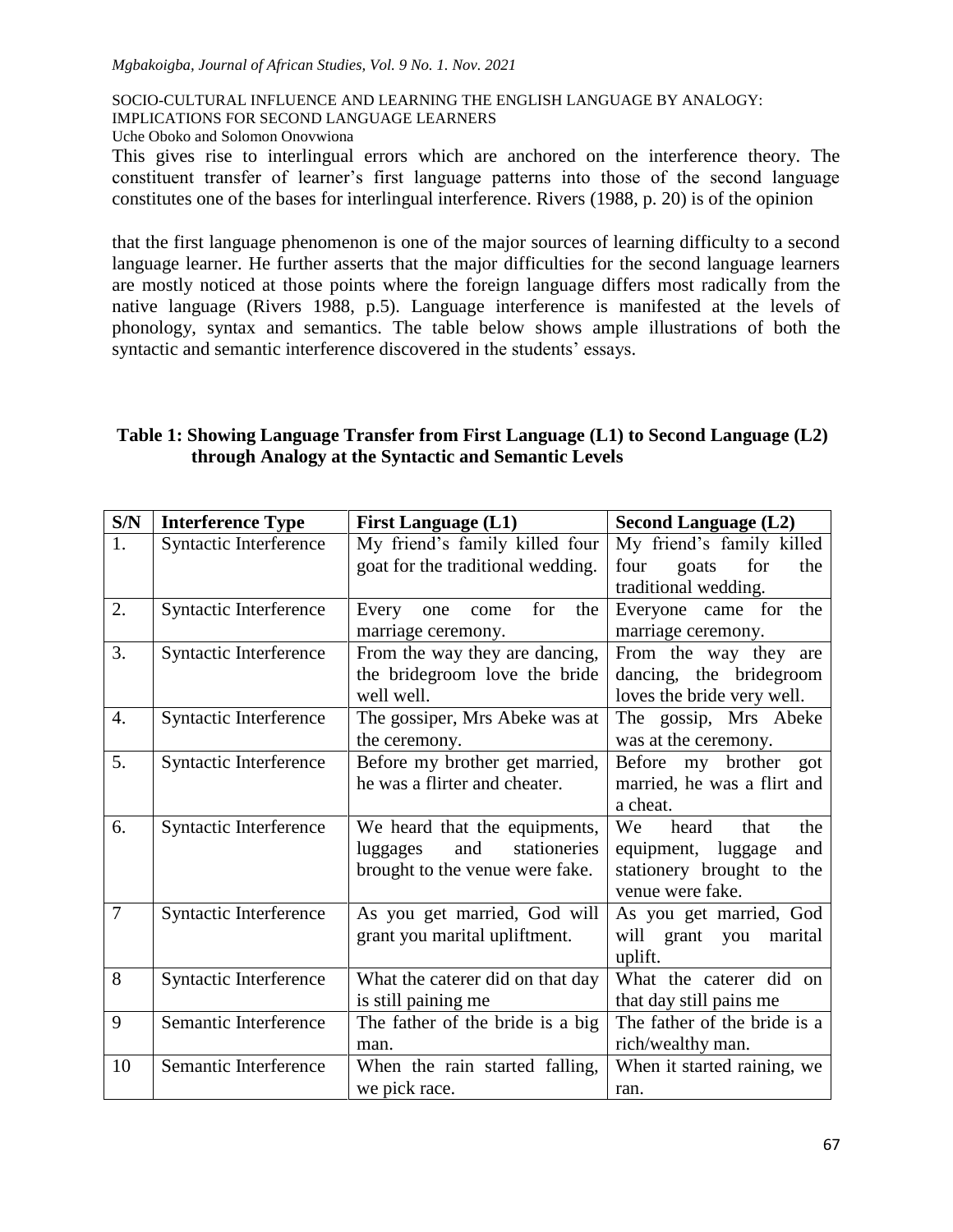| SOCIO-CULTURAL INFLUENCE AND LEARNING THE ENGLISH LANGUAGE BY ANALOGY: |
|------------------------------------------------------------------------|
| IMPLICATIONS FOR SECOND LANGUAGE LEARNERS                              |
| Uche Oboko and Solomon Onovwiona                                       |

| 11 | Semantic Interference | They have put money on her        | They have paid her bride              |
|----|-----------------------|-----------------------------------|---------------------------------------|
|    |                       | head.                             | price.                                |
| 12 | Semantic Interference | The money meant to buy the        | The money meant to buy                |
|    |                       | cow was eaten.                    | the<br>mis-<br>$_{\text{cow}}$<br>was |
|    |                       |                                   | managed/embezzled.                    |
| 13 | Semantic Interference | My sister complained that her     | My sister complained that             |
|    |                       | battery is dead.                  | her battery is drained.               |
| 14 | Lexical Interference  | The traditional marriage was      | The traditional marriage              |
|    |                       | sweet.                            | was interesting.                      |
| 15 | Lexical Interference  | The go-slow on our way to the     | The traffic jam on our way            |
|    |                       | marriage made me to crack my      | to the marriage spurred me            |
|    |                       | head/brain.                       | into racking my brain.                |
| 16 | Lexical Interference  | The bride's mother is trickish to | The bride's mother is                 |
|    |                       | have cooked that pepperish        | tricky to have cooked that            |
|    |                       | soup.                             | peppery soup.                         |
| 17 | Lexical Interference  | In my culture, the man who        | In my culture, the man who            |
|    |                       | wants to marry will be asked to   | wants to marry will be                |
|    |                       | bring drinks including<br>one     | asked to bring drinks                 |
|    |                       | carton of hot drink.              | including one carton of               |
|    |                       |                                   | hard drink.                           |
| 18 | Lexical Interference  | Security was tight around the     | Security was beefed up                |
|    |                       | venue of the reception.           | around the venue of the               |
|    |                       |                                   | reception                             |

Field Research: 2021

The table above reveals the three levels of interference noticed. From sentence 1, it is visibly seen that many Nigerian languages do not inflect the number of nouns the way English does. This explains why "four goat" was used. Also, in sentences 2 and 3, it was discovered that many Nigerian languages do not inflect tense like English and that there is the problem of subject/verb concord as reflected in the use "come" and "love". Most second language users tend to pluralize non-count nouns as illustrated in the use of "informations", "equipments", "luggages" and "stationeries" in sentence 6. Sentences 9 to 13 show transfer of sense of meaning from the indigenous language to the target language. Similarly, sentences 14 to 17 depict faulty lexical transfer from  $L_1$  to  $L_2$ .

# **2. Faulty Application of Rules (Intralingual)**

Intralingual errors clearly show non-mastery of rules which is reflected in over-generalization or faulty application of rules. Such defective application of rules leads to incorrect and deviant forms. The major challenge here is that the majority of the second language users are ignorant of the exceptions to certain rules of grammar. Thus, they resort to producing incorrect forms by analogy. The table below clearly shows sentences that are fraught with faulty application of rules.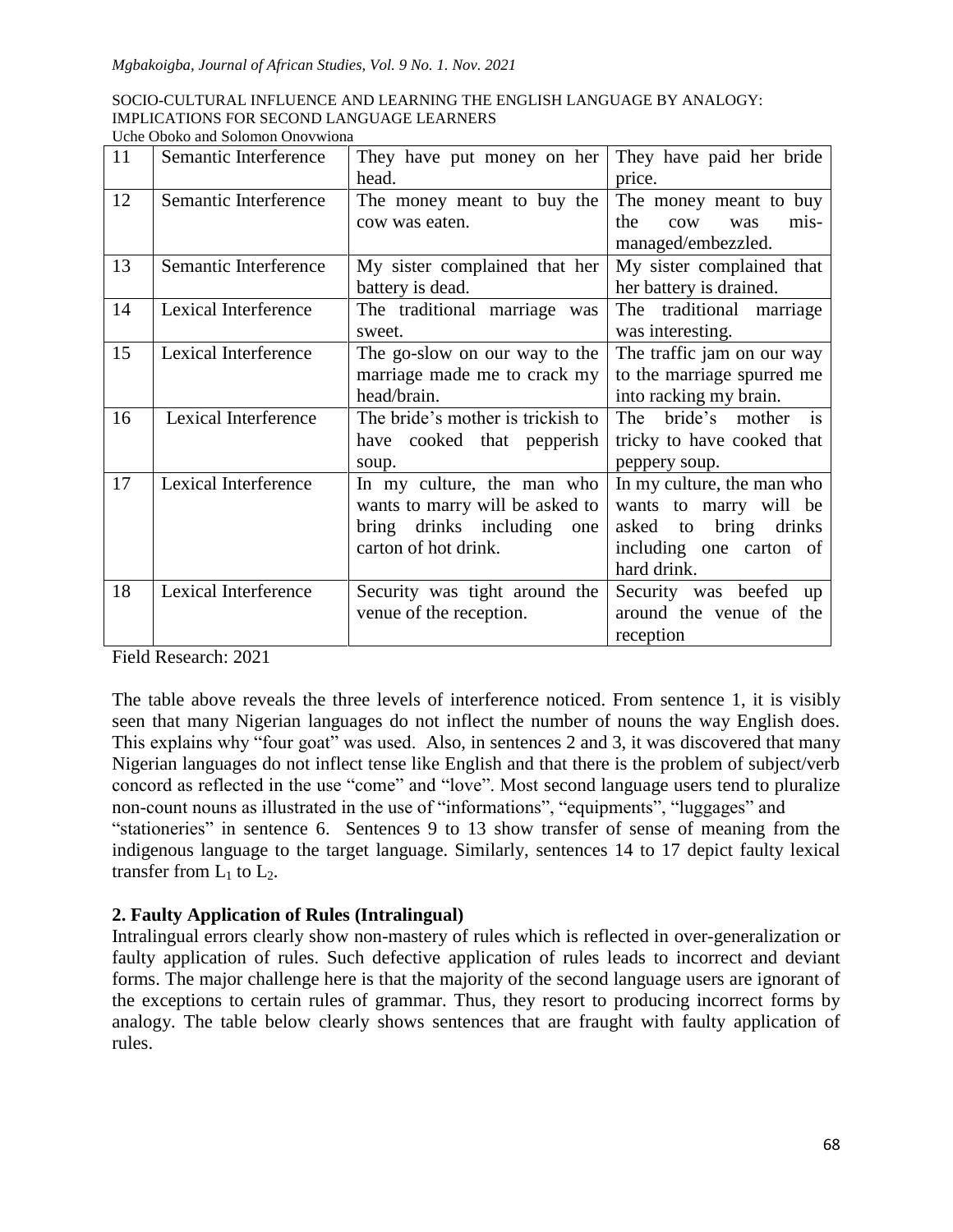| S/N | <b>First Language (L1)</b>                    | 0<br><b>Second Language (L2)</b>              |  |  |
|-----|-----------------------------------------------|-----------------------------------------------|--|--|
| 19  | The man who married a wife came to our        | The man who married a wife came to our        |  |  |
|     | village with two aircrafts.                   | village with two aircraft.                    |  |  |
| 20  | The bride's staffs came for the wedding.      | The bride's staff came for the wedding.       |  |  |
| 21  | The couple provided accommodations for        | The couple provided accommodation for         |  |  |
|     | the guests.                                   | the guests.                                   |  |  |
| 22  | We are from the Bini and during traditional   | We are from the Bini and during               |  |  |
|     | marriages, the woman is decorated with a      | traditional marriages, the woman is           |  |  |
|     | lot of beads and jewelleries.                 | decorated with a lot of beads and             |  |  |
|     |                                               | jewellery.                                    |  |  |
| 23  | The groom's speechs were not clear.           | The groom's speeches were not clear.          |  |  |
| 24  | The <u>louses</u> and mouses were too many in | The <u>lice</u> and mice were too many in the |  |  |
|     | the room we slept.                            | room we slept.                                |  |  |
| 25  | We did not understand their slangs because    | We did not understand their slang/slangy      |  |  |
|     | they came from America.                       | expressions because they came from            |  |  |
|     |                                               | America.                                      |  |  |
| 26  | My sister wore beautiful attires on her       | My sister wore beautiful attire on her        |  |  |
|     | traditional marriage.                         | traditional marriage.                         |  |  |
| 27  | The bridegroom has long beards.               | The bridegroom has a long beard.              |  |  |
| 28. | The master of ceremony at the party was       | The master of ceremonies at the party         |  |  |
|     | very funny.                                   | was very funny.                               |  |  |
| 29  | We keep all she needed for her make-up.       | We kept all she needed for her make-up.       |  |  |
| 30  | They give us the drinks as they go away.      | They gave us the drinks as they were          |  |  |
|     |                                               | going away.                                   |  |  |
| 31  | The women eat the food as if they know        | The women ate the food as if they knew        |  |  |
|     | who cook it.                                  | who cooked it.                                |  |  |

**Table 2: Showing Faulty Application of Rules (Intralingual) Factors**

Field research 2021

The sentences extracted from the exposition essay written by the students reveal several instances of faulty application of rules. The inability of learners to apply the exceptions to rules leads to deviant forms in the formation of plural in nouns and past tense patterns in verbs. They tend to over-generalize based on the fixed rules governing the target language (Intralingual factors).

# **Direct Translation from Mother Tongue Thought Process to English**

This can be grouped among one of the causes of interference. This is because the English language and other indigenous languages belong to different cultural backgrounds. The second language learners tend to convert their native experiences as conceived in their first language and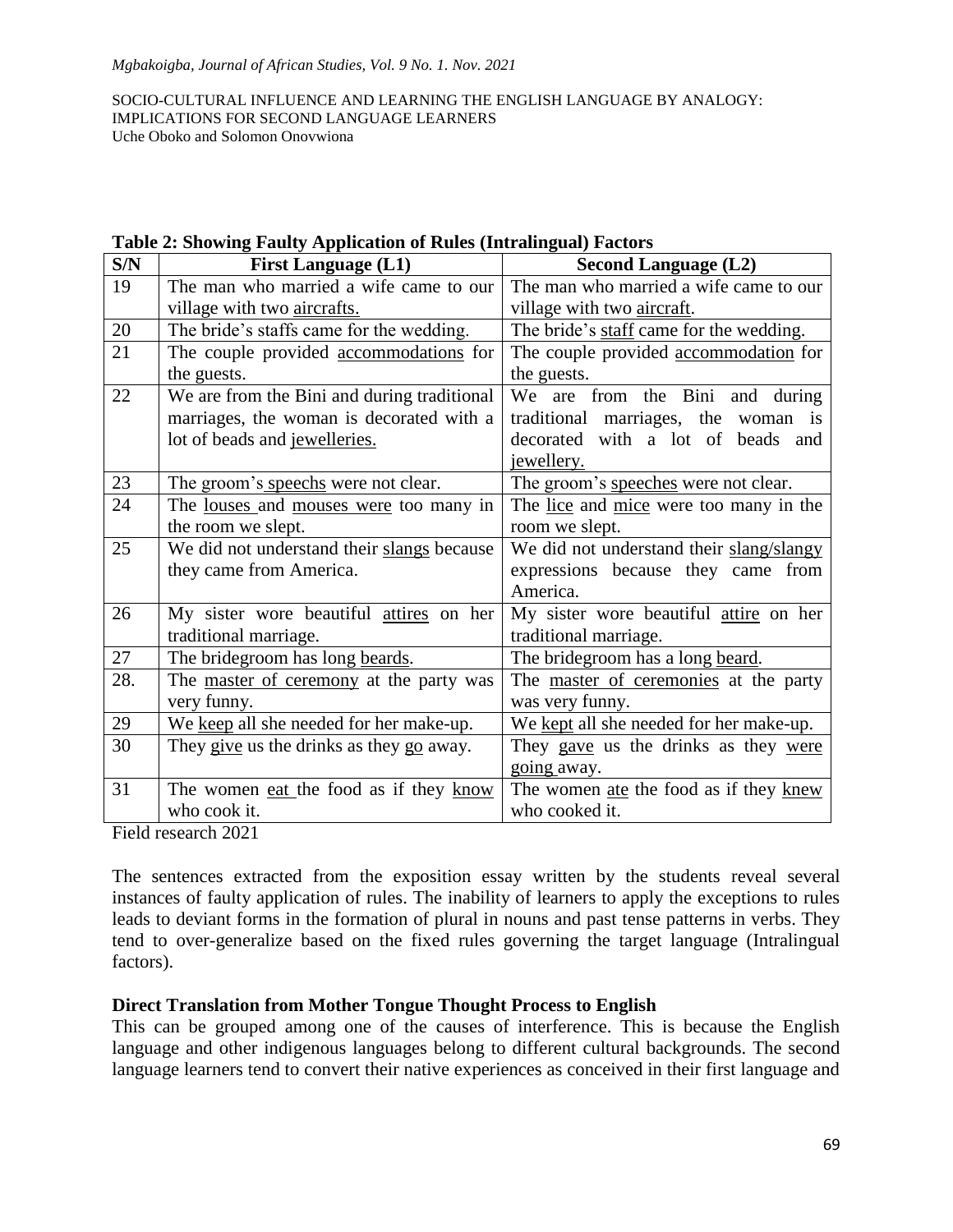IMPLICATIONS FOR SECOND LANGUAGE LEARNERS

Uche Oboko and Solomon Onovwiona

culture into an experience in the second language. This leads to transliteration. The table below shows instances of transliteration in the students' essays.

| Table 3: Showing deviant forms from analogy as a result of Direct Translation from |  |  |  |  |
|------------------------------------------------------------------------------------|--|--|--|--|
| <b>Mother Tongue Thought Process to English</b>                                    |  |  |  |  |

| S/N | <b>Transliterations</b>                      | <b>Correct Forms</b>                         |  |  |
|-----|----------------------------------------------|----------------------------------------------|--|--|
| 32  | On that day I was angry because my           | On that day I was angry because my friend    |  |  |
|     | friend wore my shoe to the occasion and      | wore my shoe to the occasion and damaged     |  |  |
|     | spoilt it.                                   | it.                                          |  |  |
| 33  | Since the distance was not far, I decided    | Since the distance was not far, I decided to |  |  |
|     | to go with leg.                              | go on foot.                                  |  |  |
| 34  | The camera man showed them pepper on         | The camera man dealt with them on their      |  |  |
|     | their traditional marriage day.              | traditional marriage day.                    |  |  |
| 35  | The musician complained that his throat      | The musician complained that he was          |  |  |
|     | was dried.                                   | thirsty.                                     |  |  |
| 36  | We heard the smell of fried rice.            | We could smell fried rice.                   |  |  |
| 37  | Her parents have long leg.                   | Her parents are highly influential.          |  |  |
| 38  | The man who started the problem told the     | The man who started the problem told the     |  |  |
|     | other man that one day is one day, he will   | other man that on a day he will never        |  |  |
|     | slap him.                                    | forget, he will slap him.                    |  |  |
| 39  | The bride's father advised that we should    | The bride's father advised that we should    |  |  |
|     | put the new couple in our prayers.           | pray for the new couple.                     |  |  |
| 40  | After that, the girl will agree that she has | After that, the girl will agree that she has |  |  |
|     | heard all he told her in his letter.         | understood all he wrote in his letter.       |  |  |
|     |                                              |                                              |  |  |
| 41  | After the traditional marriage, the couple   | After the traditional marriage, the couple   |  |  |
|     | can stay for some days before going back     | can stay for some days before going back     |  |  |
|     | to their working place.                      | to work.                                     |  |  |
| 42  | We were given transport money.               | We were given money for transport.           |  |  |
| 43  | It is a disgrace to a family whose daughter  | It is a disgrace to a family whose daughter  |  |  |
|     | is pregnated before marriage.                | gets impregnated before marriage.            |  |  |

Field Research 2021

The sentences above are strong indications of the various cultural backgrounds or native experiences of second language learners brought into the target language. Ghani, Ataman and Egele, (2012, p. 31) attribute such usages to social and environmental factors.

# **4. Wrong Use of Prepositions**

A preposition is a word or group of words used before a noun or pronoun to indicate place, position, time or method. They are used to show the relationship between a noun or a pronoun and some other words in a sentence. Wrong use of prepositions makes up a large number of common errors in English. This is because many Nigerian learners of English are ignorant of where and why they should use a particular preposition. These are exemplified in the sentences written by the respondents from both institutions.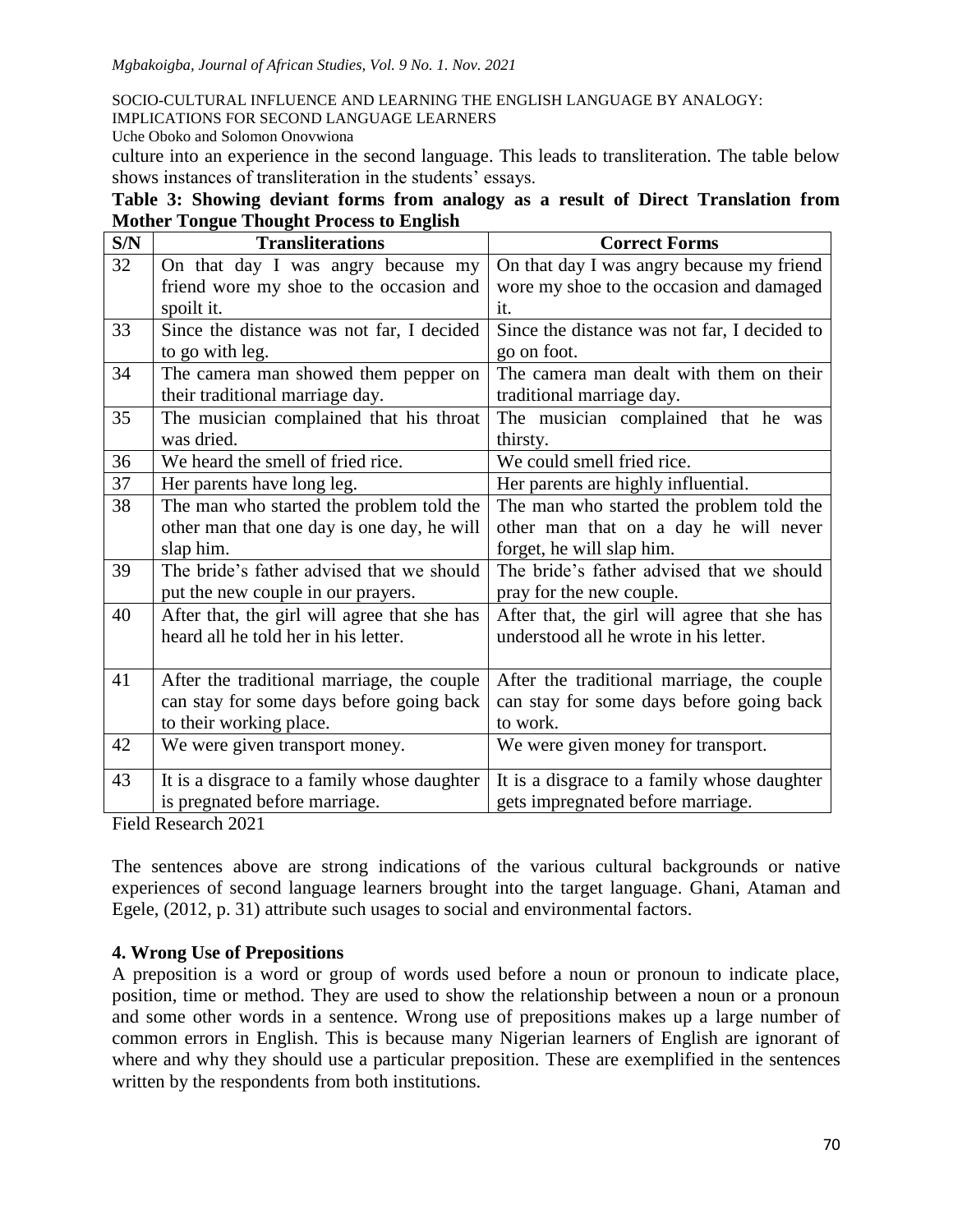# **Table 4: Showing Instances of Learning the target language through Analogy in Wrong Use of Prepositions**

| S/N | <b>Wrong Use of Prepositions</b>                                                                                                       | <b>Correct Forms</b>                                                                                                                    |  |  |
|-----|----------------------------------------------------------------------------------------------------------------------------------------|-----------------------------------------------------------------------------------------------------------------------------------------|--|--|
| 44  | The traditional marriage will start by<br>11am prompt.                                                                                 | The traditional marriage will start at 11am<br>prompt.                                                                                  |  |  |
| 45  | My elder sister is good in planning<br>weddings and she was the one who<br>assisted her.                                               | My elder sister is good at planning<br>weddings and she was the one who assisted<br>her.                                                |  |  |
| 46  | On that day, the bridegroom came to our<br>house with a car.                                                                           | On that day, the bridegroom came to our<br>house in a car.                                                                              |  |  |
| 47  | The oldest man in the village will bless<br>the couple to the hearing of everybody.                                                    | The oldest man in the village will bless the<br>couple in the hearing of everybody.                                                     |  |  |
| 48  | I have witnessed many marriages but the<br>one I will describe took place at Delta<br>State.                                           | I have witnessed many marriages but the<br>one I will describe took place in Delta<br>State.                                            |  |  |
| 49  | All the invited guests got into the bus and<br>we left for the marriage ceremony.                                                      | All the invited guests got on the bus and<br>we left for the marriage ceremony.                                                         |  |  |
| 50  | The girl's father was working under the<br>Ministry of Power and Energy.                                                               | The girl's father was working in the<br>Ministry of Power and Energy.                                                                   |  |  |
| 51  | We could not eat because time was<br>against us.                                                                                       | We could not eat because we have not got<br>much time. /Time was running out.                                                           |  |  |
| 52  | The in-laws would be asked to pay some<br>money should in case they come late.                                                         | The in-laws would be asked to pay some<br>money should they come late. /In case they<br>come late.                                      |  |  |
| 53  | The leader of the woman's family would<br>ask the man who wants to marry a wife to<br>tell them what it is by his time?                | The leader of the woman's family would<br>ask the man who wants to marry a wife to<br>tell them what the time is/tell them the<br>time? |  |  |
| 54  | He told them that the time was after five.                                                                                             | He told them that the time was 20 minutes<br>past five.                                                                                 |  |  |
| 55  | Although the girl was under pregnancy,<br>she was able to dance well.                                                                  | Although the girl was pregnant, she was<br>able to dance well.                                                                          |  |  |
| 56  | The man who has fallen in love for the<br>woman would be asked to lie down with<br>his friends to greet the woman's family<br>members. | The man who has fallen in love with the<br>woman would be asked to lie down with<br>his friends to greet the woman's family<br>members. |  |  |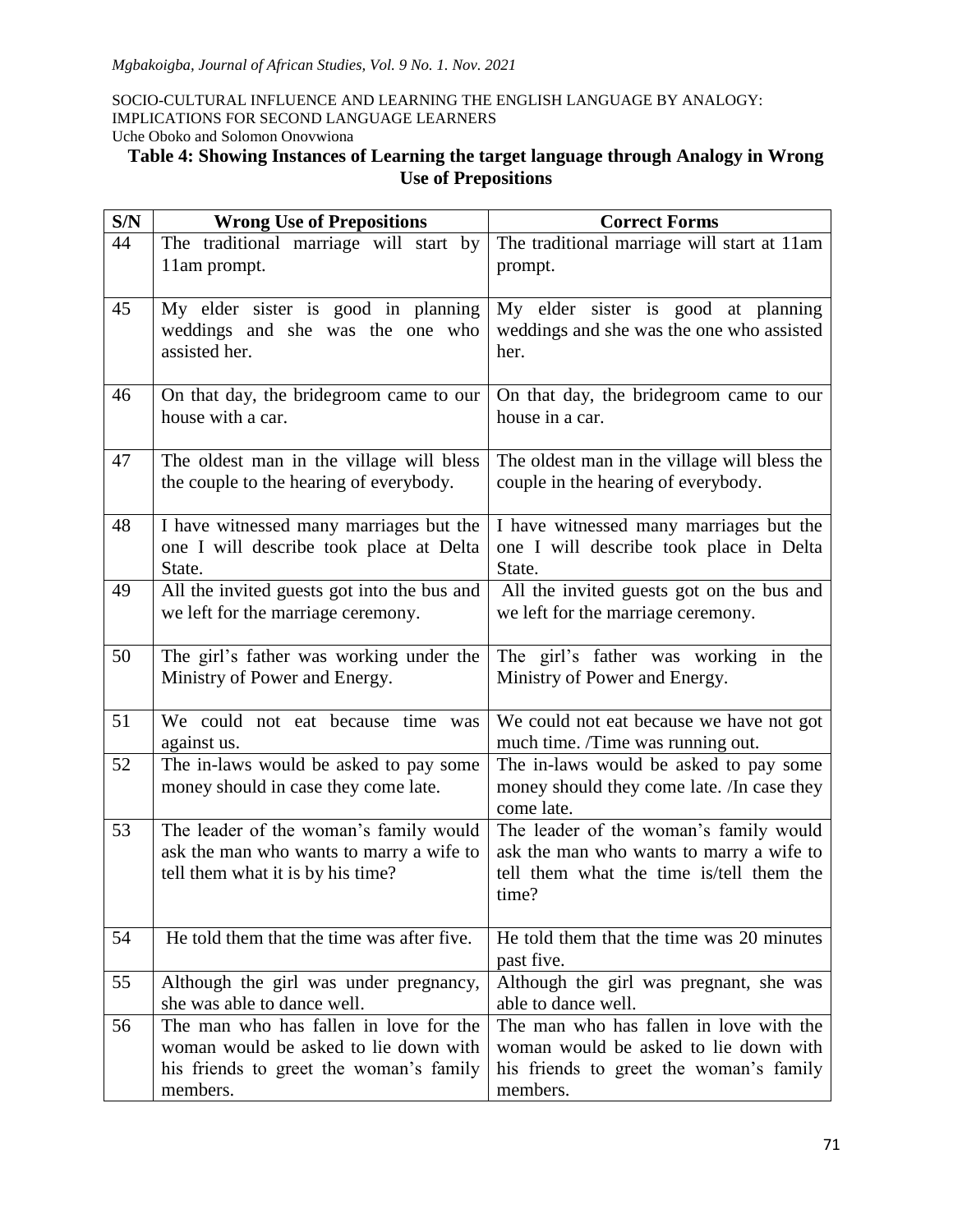IMPLICATIONS FOR SECOND LANGUAGE LEARNERS

Uche Oboko and Solomon Onovwiona

Field Research 2021

From the above, it is crystal clear that a majority of second language learners are quite often confused on the use of prepositions at a particular point in time. They do not know when and where a particular preposition is appropriate. A misapplication of prepositions obviously leads to abnormal expressions due to learning the target language by analogy.

# **5. Learners' Spelling Difficulties**

The spellings of words in the English language are often very deceptive. In many cases, how a word is pronounced does not give a clue to its spelling. The failure to represent pronunciation accurately and consistently is, to a large extent, responsible for perennial spelling difficulties among second language learners of English whose first language are usually spelt as they are pronounced. Below are some of the notable spelling errors discovered in the students" essays.

| S/N | <b>Incorrect Spelling</b>                   | <b>Correct Spelling</b>                        |  |
|-----|---------------------------------------------|------------------------------------------------|--|
| 57  | Nobody knew were the couple slept after     | Nobody knew where the couple slept after       |  |
|     | the marriage ceremony.                      | the marriage ceremony.                         |  |
| 58  | couple gave<br>The<br>out<br>buckets<br>and | The couple gave out buckets and calendars      |  |
|     | calenders as their wedding gifts.           | as their wedding gifts.                        |  |
| 59  | The comedian was very funny but most of     | The comedian was very funny but most of        |  |
|     | his pronounciation were wrong.              | his pronunciation were wrong.                  |  |
| 60  | When the couple were dancing, a man         | When the couple were dancing, a man            |  |
|     | came to pick the money on floor but he      | came to pick the money on floor but he         |  |
|     | was embarassed by the policemen.            | was embarrassed by the policemen.              |  |
| 61  | villager's<br>ceremony, the<br>After<br>the | villager's<br>ceremony,<br>the<br>After<br>the |  |
|     | spokesperson would announce fourth-         | spokesperson would announce forthcoming        |  |
|     | coming marriages if there were.             | marriages if there were.                       |  |
| 62  | The fullscap on which the list of items for | The foolscap on which the list of items for    |  |
|     | marriage rites is written would be given to | marriage rites is written would be given to    |  |
|     | supposed in-law after the payment of five   | supposed in-law after the payment of five      |  |
|     | thousand naira.                             | thousand naira.                                |  |
| 63  | My niice shared some gift items during      | My niece shared some gift items during the     |  |
|     | the ceremony.                               | ceremony.                                      |  |
| 64  | The couple recieved gifts and cash awards   | The couple received gifts and cash awards      |  |
|     | from their invited guests.                  | from their invited guests.                     |  |
| 65  | The groom's father advised them to          | The groom's father advised them to always      |  |
|     | always belive in each other.                | believe in each other.                         |  |
| 66  | He also advised them that they should       | He also advised them that they should seek     |  |
|     | seek for oppurtunity to make each other     | for opportunity to make each other happy.      |  |
|     | happy.                                      |                                                |  |
| 67  | The Mc's grammer made us laugh.             | The Mc's grammar made us laugh.                |  |
| 68  | The principal of the school where my        | The principal of the school where my           |  |
|     | Aunty was teaching shared writting pads     | Aunty was teaching shared writing pads to      |  |
|     | to the guests.                              | the guests.                                    |  |
| 69  | Different dishes were served including      | Different dishes were served including rice    |  |

**Table 5: Showing Learners' Spelling Difficulties as a Result of Analogy**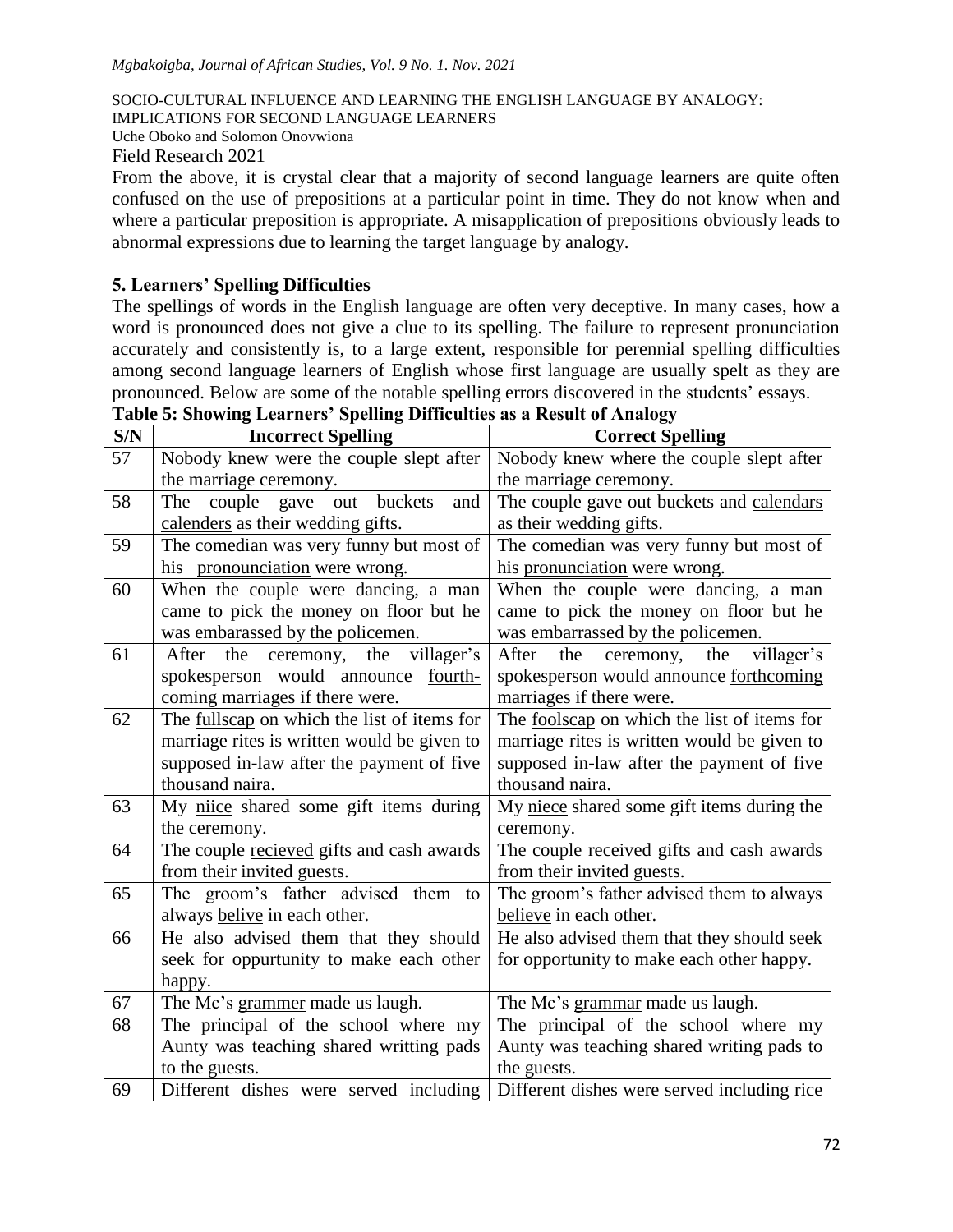|                                                            | <u>ovno obono ana bonomon ono eviona</u>                                         |                                                                             |  |
|------------------------------------------------------------|----------------------------------------------------------------------------------|-----------------------------------------------------------------------------|--|
|                                                            | rice and stew, sause, pounded yam and   and stew, sauce, pounded yam and others. |                                                                             |  |
|                                                            | others.                                                                          |                                                                             |  |
| 70                                                         |                                                                                  | Even the father of the bride will not Even the father of the bride will not |  |
|                                                            | interfer in the decision of the kinsmen.                                         | interfere in the decision of the kinsmen.                                   |  |
| $\sim$ $\sim$ $\sim$ $\sim$<br>$\mathbf{m}$ . $\mathbf{m}$ |                                                                                  |                                                                             |  |

Field Research 2021

Evidently, from the above table, the students" spellings reveal that the students were spelling the words following an analogical pattern of their first languages. Hence, the realization of the deviant forms. There is no gainsaying the fact that English spelling, to a second language learner, is highly deceptive, since the orthography is not always a guide to the pronunciation.

Research Question 2: What are the implications of learning the English language through analogy among learners of English as a second language?

# **Implications of Learning the English Language through Analogy among Learners of English as a Second Language**

Learning the English language by analogy has been discovered to be one of the problems facing the teaching and learning of the English language in the institutions used for the study. It is obvious that the socio-cultural influence affects the way learners think, speak and use the target language. The implication for second language learners is that learners are not able to learn the language as expected. Learning the target language by analogy, obviously, leads to faulty learning and anomalous forms. Findings from the research reveal that despite the differences in the structures of the native language and the target language, learning by analogy has made students transfer words, expressions, spellings exactly the way it is in the native language into the target language following their socio-cultural experiences. In the present study, the anomalous analogy and transfers were observed at different levels of language use: syntactic, semantic, lexis, spelling and faulty use of prepositions. Unfortunately, lecturers of Communication in English, (a core general studies course) in both institutions used for the study have not considered learning by analogy as an impediment to teaching and learning of the target language. The situation, no doubt, portends danger for effective learning and teaching of the target language.

# **Discussion on Findings**

From the data analysed, it is generally deduced that analogy is mostly noticed as interference at various linguistic levels. The effect is an impairment of the intelligibility of both the spoken and written forms of English, hence, the need to totally remove or at least, discourage its occurrence. Furthermore, despite the fact that English is the medium of instruction in the institutions used for the study, the students face linguistic challenges imposed as a result of learning the English language by analogy due to socio-cultural factors. Also, findings reveal that unlike some other languages like Arabic which have fewer prepositions (Al-marrrani, 2009, Aldahesh 2013), English makes frequent use of prepositions to express basic relationships between words and the majority of second language learners quite often find it difficult to know the particular preposition to use for expressions given the influence of their first languages. Finally, results reveal that the intricacies and inconsistencies associated with the English spelling make it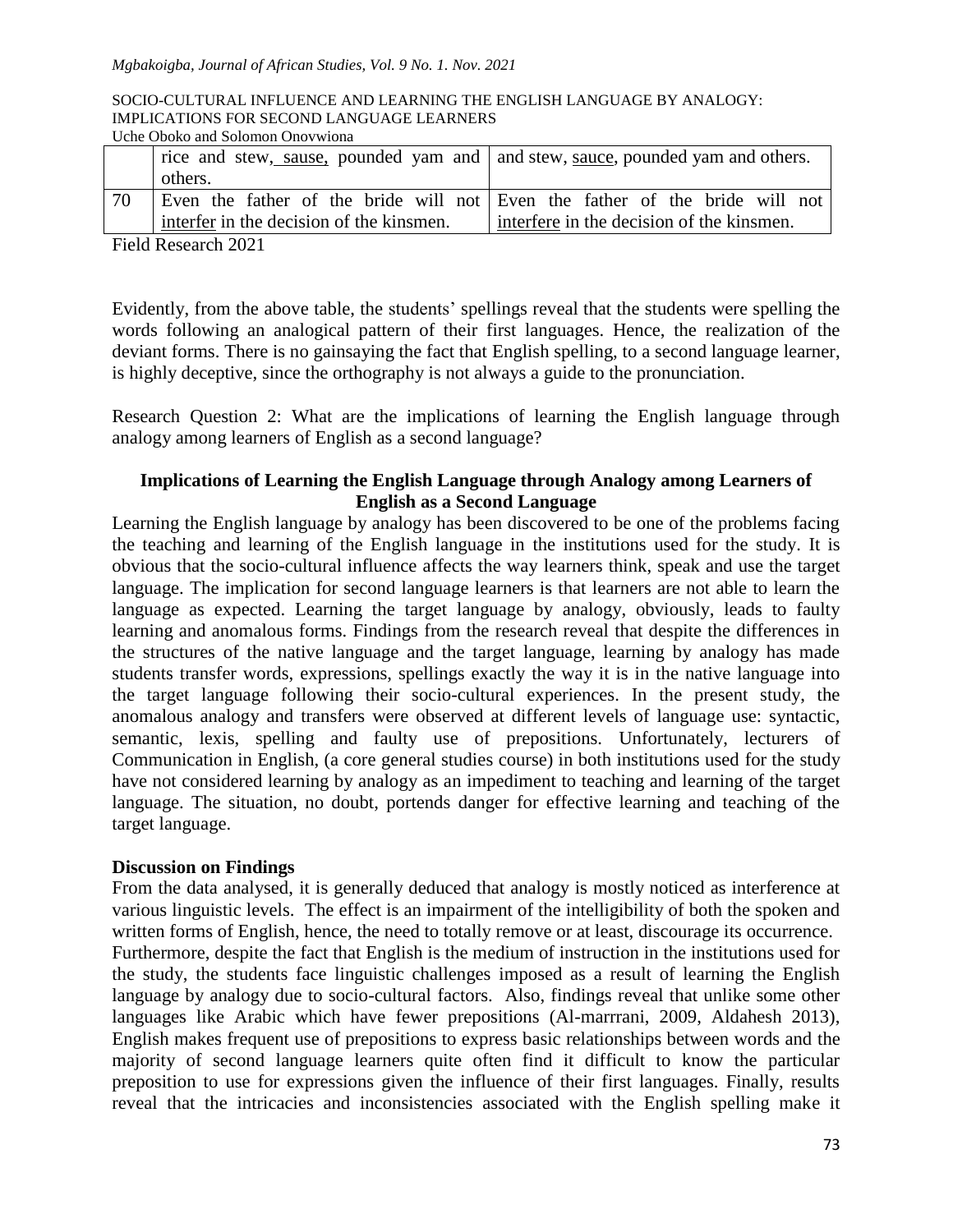IMPLICATIONS FOR SECOND LANGUAGE LEARNERS

Uche Oboko and Solomon Onovwiona

difficult for second language learners to acquire the language effectively. Second language learners tend to associate the spelling of English with the spelling system of their first languages which leads to faulty spelling. Of course, the moment a word is mis-spelt, a totally different meaning is implied. This often hinders effective communication.

## **Recommendations**

In view of the above findings, the paper recommends the following:

- i. Fundamental structures of the English language ought to be acquired first by the second language learners before the introduction of other structures of the language to them. Language teachers should ensure that the rudimentary practical rules governing the English language are acquired before the introduction of other structures. Firm grasp of the fundamental rules will help second language learners in mastering the target language.
- ii. Emphasis should be on communicative interaction vis-à-vis the rules of the English language. This will solely enhance effective communication among users of English. A language devoid of interference will go a long way in enhancing smooth interactions among users of English in a second language situation.
- iii. English learners must be extensive readers. This will enable them to be abreast with current developing trends in English.
- iv. The language teachers/ lecturers must be proficient in the target language and must possess adequate content and pedagogical skills for effective teaching.
- v. The art of spelling can be perfected through regular practice and reading. Learners should at all times be encouraged to cultivate the habit of constant use of the dictionary whenever they are in doubt of the spelling of any word.
- **vi.** Lecturers of communication in English/teachers at various levels of education should discourage learning the target language by analogy.

# **Conclusion**

The present paper examines the socio-cultural influence and learning the English language through analogy among second language learners. It is established that the structural difference between the English language and the indigenous languages and the longing to reflect the learner's societal affiliations, cultural reality and world view in the target language account for the reason why learners consciously or unconsciously employ measures to help them learn the target language. This, of course, leads to learning by analogy.

Learning by analogy creates room for language transfer, over generalization, faulty analogy, direct translation, spelling difficulties, faulty application of rules, among others. From the study, it is revealed that part of the reasons why students in the higher institutions of learning used for this study still have difficulty in attaining the expected level of competence in the target language is because they learn through analogy. And, until the anomalous learning is discouraged by lecturers and teachers of English, students will continue to encounter difficulties in the target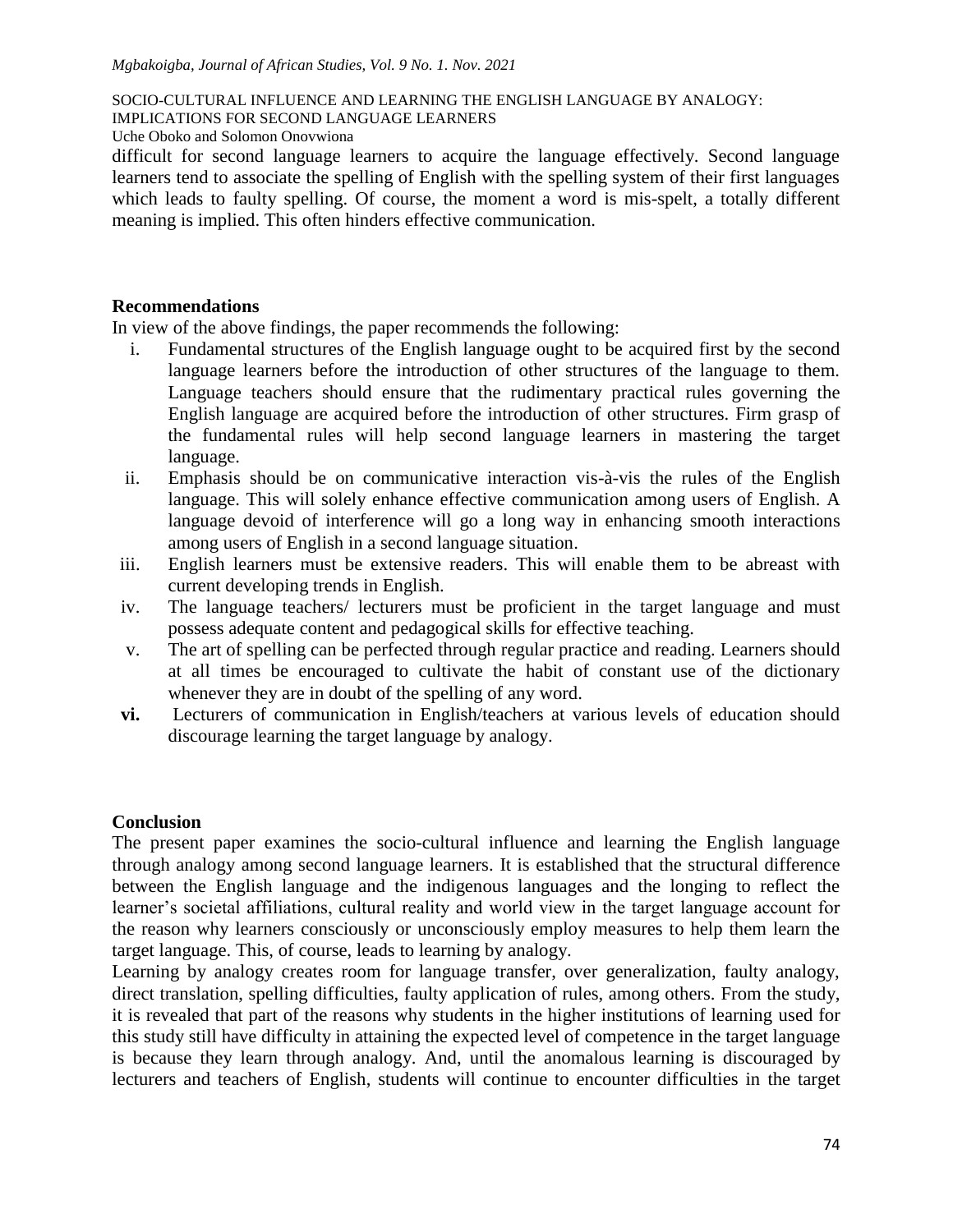SOCIO-CULTURAL INFLUENCE AND LEARNING THE ENGLISH LANGUAGE BY ANALOGY: IMPLICATIONS FOR SECOND LANGUAGE LEARNERS Uche Oboko and Solomon Onovwiona language. The present study has tried to proffer solutions to discourage learning the English language through analogy.

#### **Works Cited**

- Akbar K. (2012). Error Analysis and Second Language Acquisition. *Theory and Practice in Language Studies*. Vol 2 (5), 1027- 1032.
- Akere, F. (1981). Sociolinguistic consequences of language contact: English versus Nigerian languages. *Language Sciences* Vol 3(2), 283-304.
- Akindele, F. & Adegbite, W. (2005). *The sociology and politics of English in Nigeria: An introduction.* Ile -Ife: Obafemi Awolowo University Press.
- Akujuobi, O.S. & Chukwu, E. (2012). Challenges of effective English learning in Nigerian secondary schools. *AFRREV IJAH: An International Journal of Arts and Humanities,*  Vol. 1 (4), 57-68.
- Aldashesh, A.Y. (2013). Context sensitivity and language specificity of Arabic verb-preposition structure: The case of English learners of Arabic. International Journal of Linguistics, Vol 8(3), 177-197.
- Al-merrani, Y.M.A. (2009). A comparative and contrastive study of prepositions in Arabic and English. *Languages in India,* Vol 9(7), 48-68.
- Amara, N. (2019). Understanding language transfer and error analysis transferor not: I am the biggest in my family! *The Online Journal of New Horizons in Education,* Vol 9(1), 70-77.
- Baldeh, F. (1990). *English language learning and teaching*. Nsukka: Fulladu Publishing Company.

Eyisi, J. (2004). *Common errors in the use of English*. Enugu: Africana First Publishers Limited. Fatiloro, O.F. (2015). Tackling the challenge of teaching English language as a second language in Nigeria. *IOSR Journal of Research & Method in Education*, Vol. 5 (2), 26-30.

- Ghani, C.A.A, Ataman, M.L. & Egele, A.F. (2012). The sociolinguistic drawbacks in English learning environment in a multilingual society. *Theory and practice in language studies* 2(2). Finland: Academy Publishers
- Granger S. (2015). Contrastive interlanguage analysis: A re-appraisal. *Journal of*